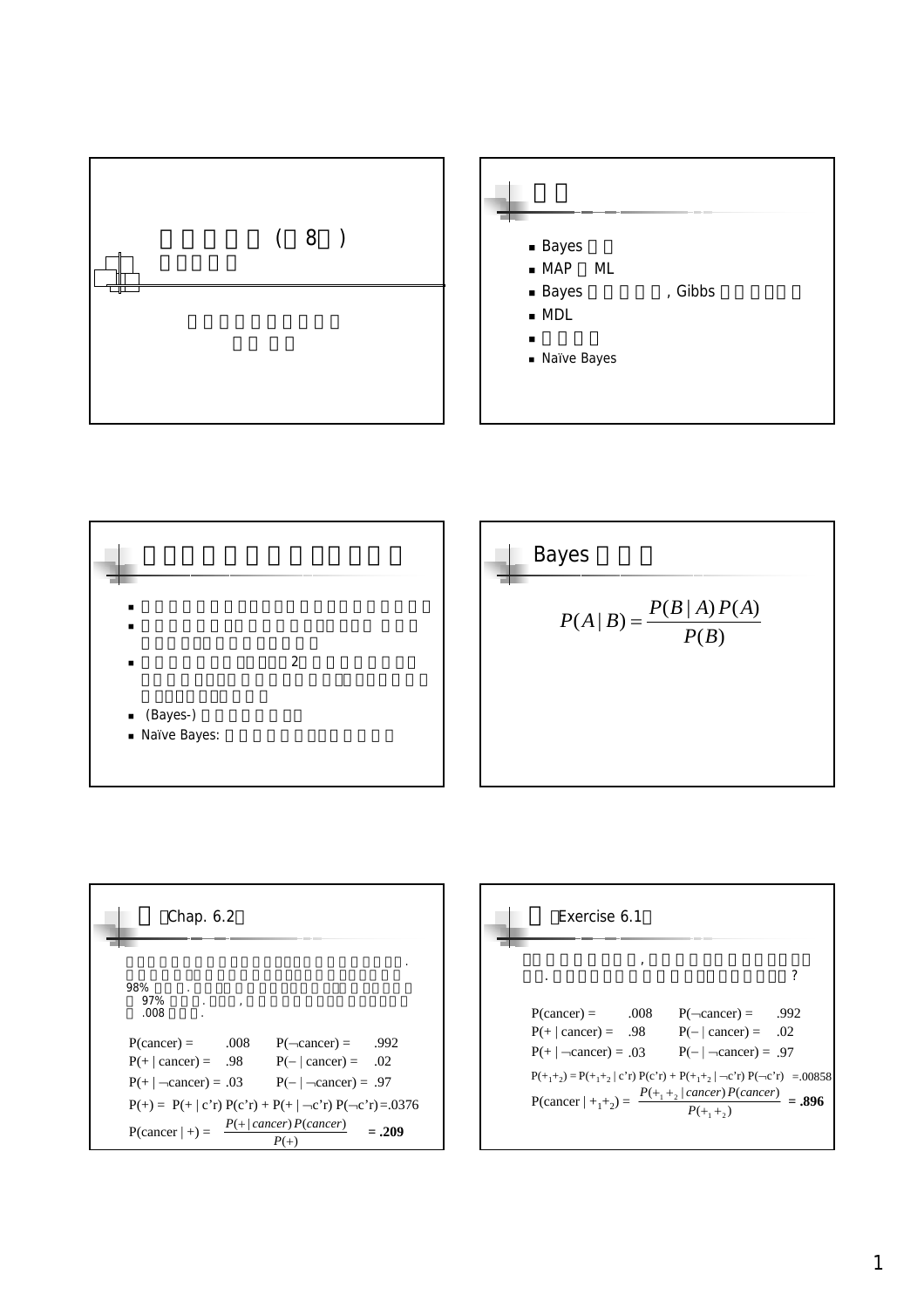$$
P(A \wedge B) = P(A|B) P(B) = P(B|A) P(A)
$$
\n
$$
\vdots
$$
\n
$$
P(A \vee B) = P(A) + P(B) - P(A \wedge B)
$$
\n
$$
\vdots
$$
\n
$$
P(B) = \begin{cases}\nP(B) = 0 \\
P(B) = 0 \\
P(B) = 0 \\
P(B) = 0 \\
P(B) = 0 \\
P(B) = 0 \\
P(B) = 0 \\
P(B) = 0 \\
P(B) = 0 \\
P(B) = 0 \\
P(B) = 0 \\
P(B) = 0 \\
P(B) = 0 \\
P(B) = 0 \\
P(B) = 0 \\
P(B) = 0 \\
P(B) = 0 \\
P(B) = 0 \\
P(B) = 0 \\
P(B) = 0 \\
P(B) = 0 \\
P(B) = 0 \\
P(B) = 0 \\
P(B) = 0 \\
P(B) = 0 \\
P(B) = 0 \\
P(B) = 0 \\
P(B) = 0 \\
P(B) = 0 \\
P(B) = 0 \\
P(B) = 0 \\
P(B) = 0 \\
P(B) = 0 \\
P(B) = 0 \\
P(B) = 0 \\
P(B) = 0 \\
P(B) = 0 \\
P(B) = 0 \\
P(B) = 0 \\
P(B) = 0 \\
P(B) = 0 \\
P(B) = 0 \\
P(B) = 0 \\
P(B) = 0 \\
P(B) = 0 \\
P(B) = 0 \\
P(B) = 0 \\
P(B) = 0 \\
P(B) = 0 \\
P(B) = 0 \\
P(B) = 0 \\
P(B) = 0 \\
P(B) = 0 \\
P(B) = 0 \\
P(B) = 0 \\
P(B) = 0 \\
P(B) = 0 \\
P(B) = 0 \\
P(B) = 0 \\
P(B) = 0 \\
P(B) = 0 \\
P(B) = 0 \\
P(B) = 0 \\
P(B) = 0 \\
P(B) = 0 \\
P(B) = 0 \\
P(B) = 0 \\
P(B) = 0 \\
P(B) = 0 \\
P(B) = 0 \\
P(B) = 0 \\
P(B) = 0 \\
P(B) = 0 \\
P(B) = 0 \\
P(B) = 0 \\
P(B) = 0 \\
P(B) = 0 \\
P(B) = 0 \\
P(B) = 0 \\
P(B) = 0 \\
P(B) = 0 \\
P(B) = 0 \\
P(B) = 0 \\
P(B) = 0 \\
P(B) = 0 \\
P(B) = 0 \\
P(B) = 0 \\
P(B) = 0 \\
P(B) = 0 \\
P(B) = 0 \\
P(B) = 0 \\
P(B) = 0 \\
P(B) = 0 \\
P(B) = 0 \\
P(B
$$







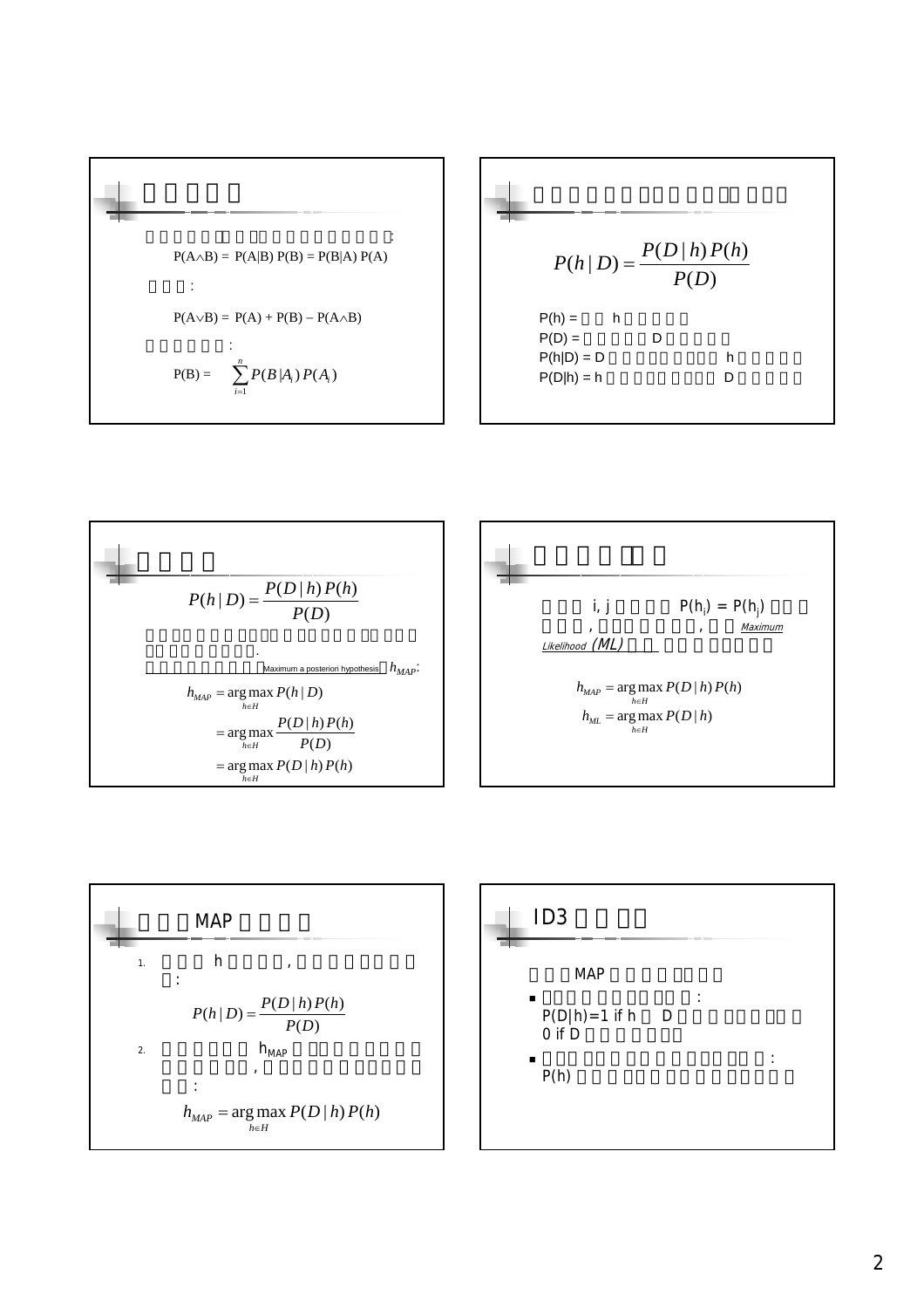









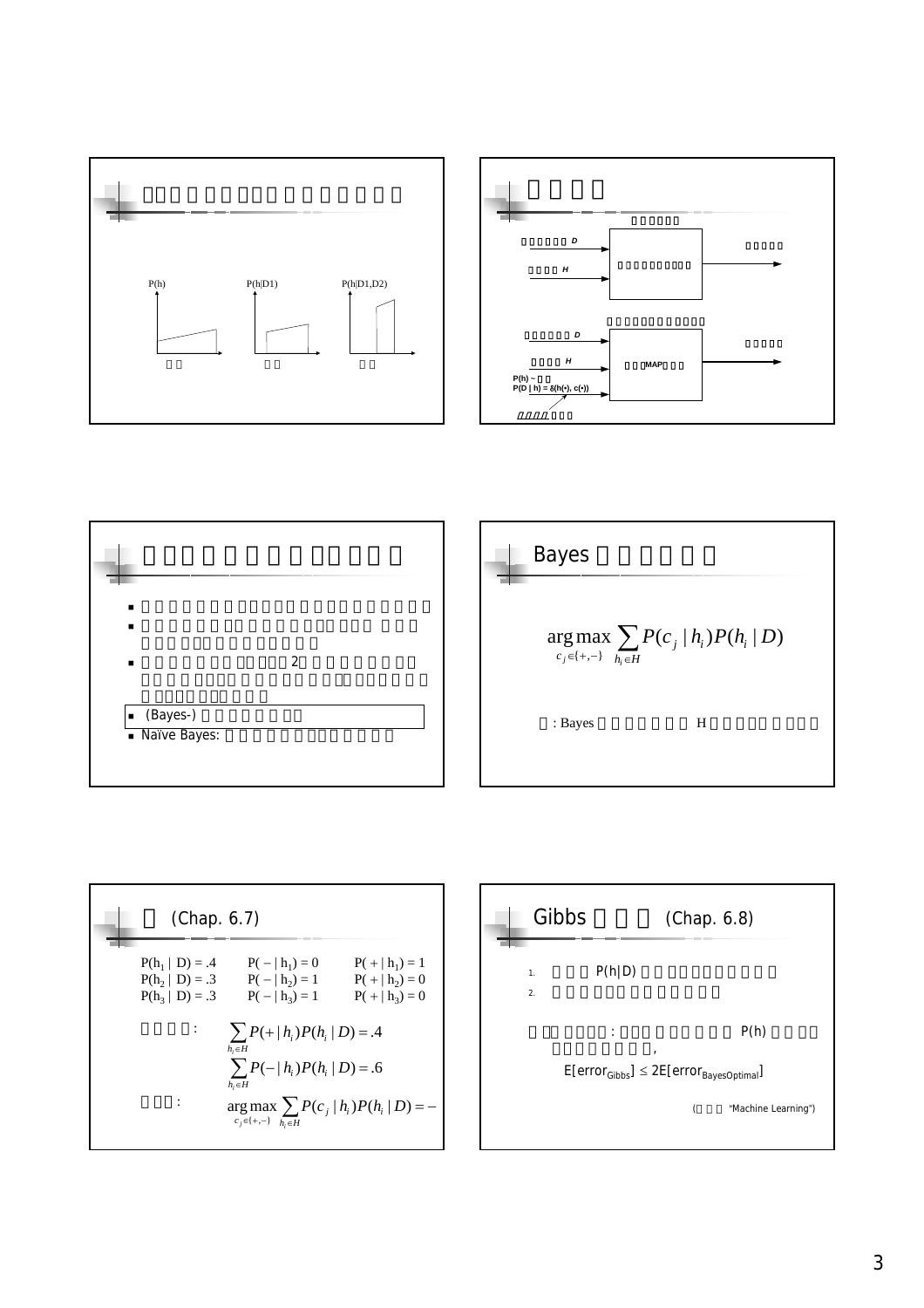







$$
\begin{aligned}\n&\begin{aligned}\n&\begin{aligned}\n&\begin{aligned}\n&\begin{aligned}\n&\begin{aligned}\n&\begin{aligned}\n&\begin{aligned}\n&\begin{aligned}\n&\begin{aligned}\n&\begin{aligned}\n&\begin{aligned}\n&\begin{aligned}\n&\begin{aligned}\n&\begin{aligned}\n&\begin{aligned}\n&\end{aligned}\n\end{aligned}\n\end{aligned}\n\end{aligned}\n\end{aligned}\n\end{aligned}\n\end{aligned}\n\end{aligned}\n\end{aligned}\n\end{aligned}\n\end{aligned}\n\end{aligned}\n\end{aligned}\n\end{aligned}\n\end{aligned}\n\text{dot}\n\begin{aligned}\n&\begin{aligned}\n&\begin{aligned}\n&\begin{aligned}\n&\begin{aligned}\n&\begin{aligned}\n&\begin{aligned}\n&\begin{aligned}\n&\begin{aligned}\n&\begin{aligned}\n&\begin{aligned}\n&\begin{aligned}\n&\begin{aligned}\n&\begin{aligned}\n&\begin{aligned}\n&\begin{aligned}\n&\begin{aligned}\n&\begin{aligned}\n&\begin{aligned}\n&\begin{aligned}\n&\begin{aligned}\n&\begin{aligned}\n&\begin{aligned}\n&\begin{aligned}\n&\begin{aligned}\n&\begin{aligned}\n&\begin{aligned}\n&\begin{aligned}\n&\begin{aligned}\n&\begin{aligned}\n&\begin{aligned}\n&\begin{aligned}\n&\begin{aligned}\n&\begin{aligned}\n&\begin{aligned}\n&\begin{aligned}\n&\begin{aligned}\n&\begin{aligned}\n&\begin{aligned}\n&\begin{aligned}\n&\begin{aligned}\n&\begin{aligned}\n&\begin{aligned}\n&\begin{aligned}\n&\begin{aligned}\n&\end{aligned}\n&\end{aligned}\n&\end{aligned}\n\end{aligned}\n\end{aligned}\n\end{aligned}\n\end{aligned}\n\end{aligned}\n\end{aligned}\n\end{aligned}\n\end{aligned}\n\end{aligned}\n\end{aligned}\n\end{aligned}\n\end{aligned}\n\end{aligned}\n\text{dot}\n\begin{aligned}\n&\begin{aligned}\n&\begin{aligned}\n&\begin{aligned}\n&\begin{aligned}\n&\begin{aligned}\n&\begin{aligned}\n&\begin{aligned}\n&\begin{aligned}\n&\begin{aligned}\n&\begin{aligned}\n&\begin{aligned}\n&\begin{aligned}\n&\begin{aligned}\n&\begin{aligned}\n&\begin{aligned}\n&\begin{aligned}\n&\begin{aligned}\n&\begin{aligned}\n&
$$

$$
h_{ML} = \arg \max_{h \in H} \ln p(D|h)
$$
  
=  $\arg \max_{h \in H} \ln \prod_{i=1}^{m} e^{-\frac{1}{2} \left( \frac{d_i - h(x_i)}{\sigma} \right)^2}$   
=  $\arg \max_{h \in H} \sum_{i=1}^{m} -\frac{1}{2} \left( \frac{d_i - h(x_i)}{\sigma} \right)^2$   
=  $\arg \max_{h \in H} \sum_{i=1}^{m} -(d_i - h(x_i))^2$   
=  $\arg \min_{h \in H} \sum_{i=1}^{m} (d_i - h(x_i))^2$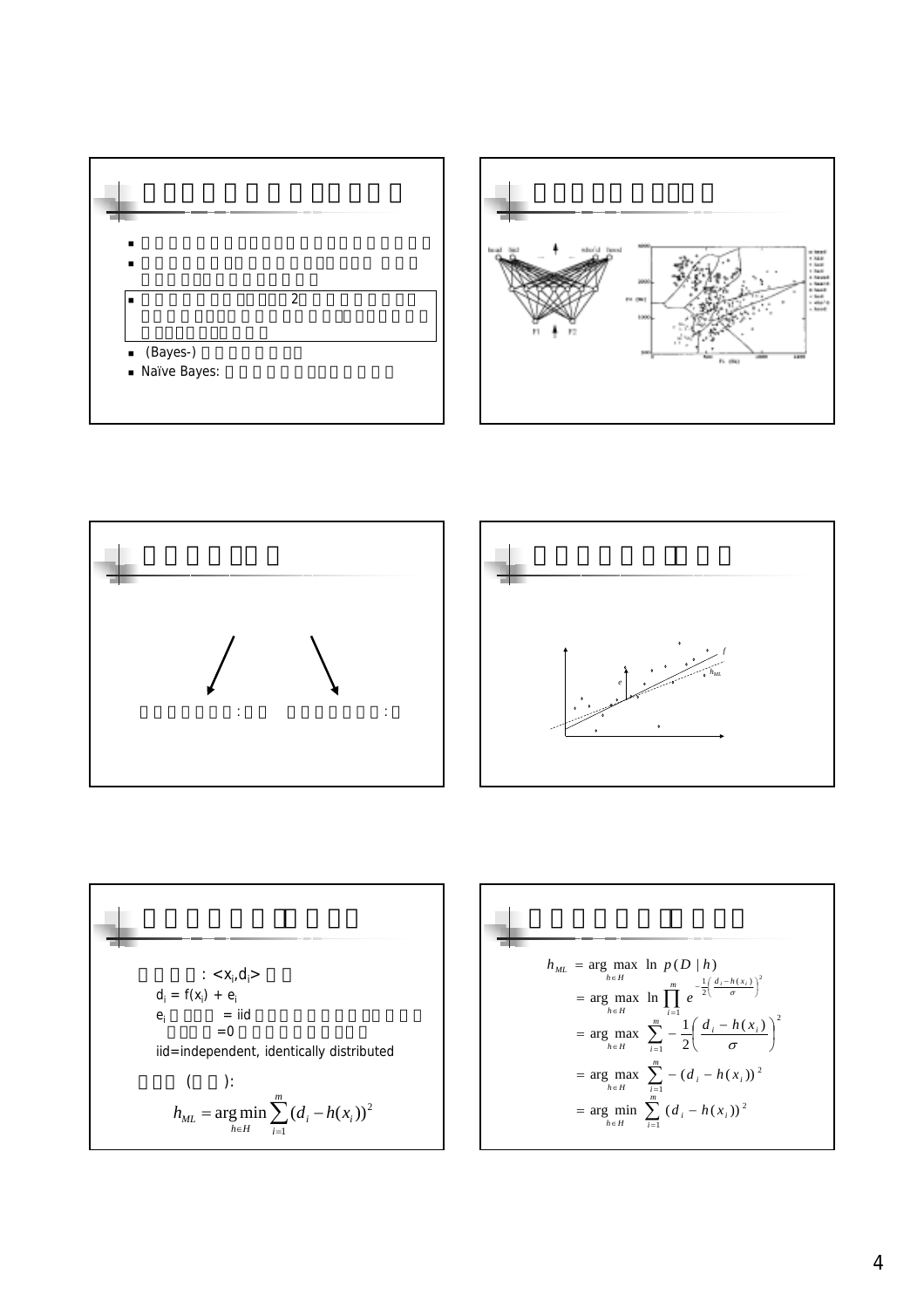

$$
h_{ML} = \arg \max_{h \in H} \ln p(D|h)
$$
  
\n
$$
= \arg \max_{h \in H} \ln \prod_{i=1}^{m} P(d_i | h, x_i) P(x_i)
$$
  
\n
$$
= \arg \max_{h \in H} \sum_{i=1}^{m} \ln [P(d_i | h, x_i) P(x_i)]
$$
  
\n
$$
\cos^{\text{SS}}_{\text{QCD}} \pi^{\text{S}} \arg \max_{h \in H} \sum_{i=1}^{m} \ln (h(x_i)^{d_i} (1 - h(x_i))^{1 - d_i} P(x_i))
$$
  
\n
$$
= \arg \max_{h \in H} \sum_{i=1}^{m} d_i \ln h(x_i) + (1 - d_i) \ln(1 - h(x_i))
$$





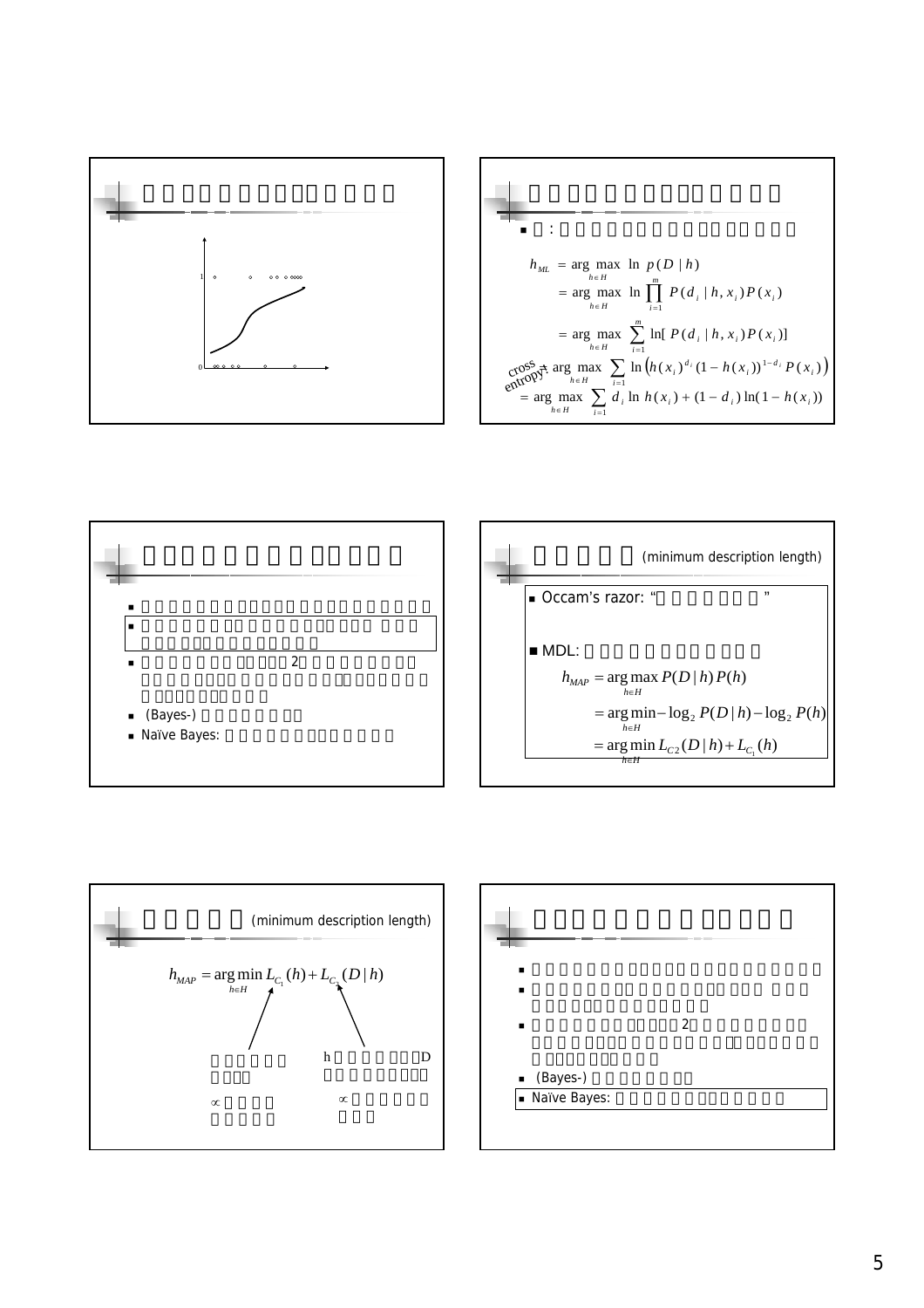









| Day   | Outlook  | Temperature | Humidity | Wind   | Play<br>Tennis | $P(Y) = 9/14$ ,              |
|-------|----------|-------------|----------|--------|----------------|------------------------------|
| Dav1  | Sunny    | Hot         | High     | Weak   | No             | $P(sunny   Y) = 2/9$ ,       |
| Day2  | Sunny    | Hot         | High     | Strong | No             | $P(cool   Y) = 3/9$ ,        |
| Dav3  | Overcast | Hot         | High     | Weak   | Yes            |                              |
| Day4  | Rain     | Mild        | High     | Weak   | Yes            | $P(high   Y) = 3/9$ ,        |
| Day5  | Rain     | Cool        | Normal   | Weak   | Yes            | $P(\text{strong}   Y) = 3/9$ |
| Day6  | Rain     | Cool        | Normal   | Strong | No             |                              |
| Day7  | Overcast | Cool        | Normal   | Strong | Yes            |                              |
| Day8  | Sunny    | Mild        | High     | Weak   | No             |                              |
| Dav9  | Sunny    | Cool        | Normal   | Weak   | Yes            |                              |
| Dav10 | Rain     | Mild        | Normal   | Weak   | Yes            |                              |
| Dav11 | Sunny    | Mild        | Normal   | Strong | Yes            |                              |
| Dav12 | Overcast | Mild        | High     | Strong | Yes            |                              |
| Dav13 | Overcast | Hot         | Normal   | Weak   | Yes            |                              |
| Day14 | Rain     | Mild        | High     | Strong | No             |                              |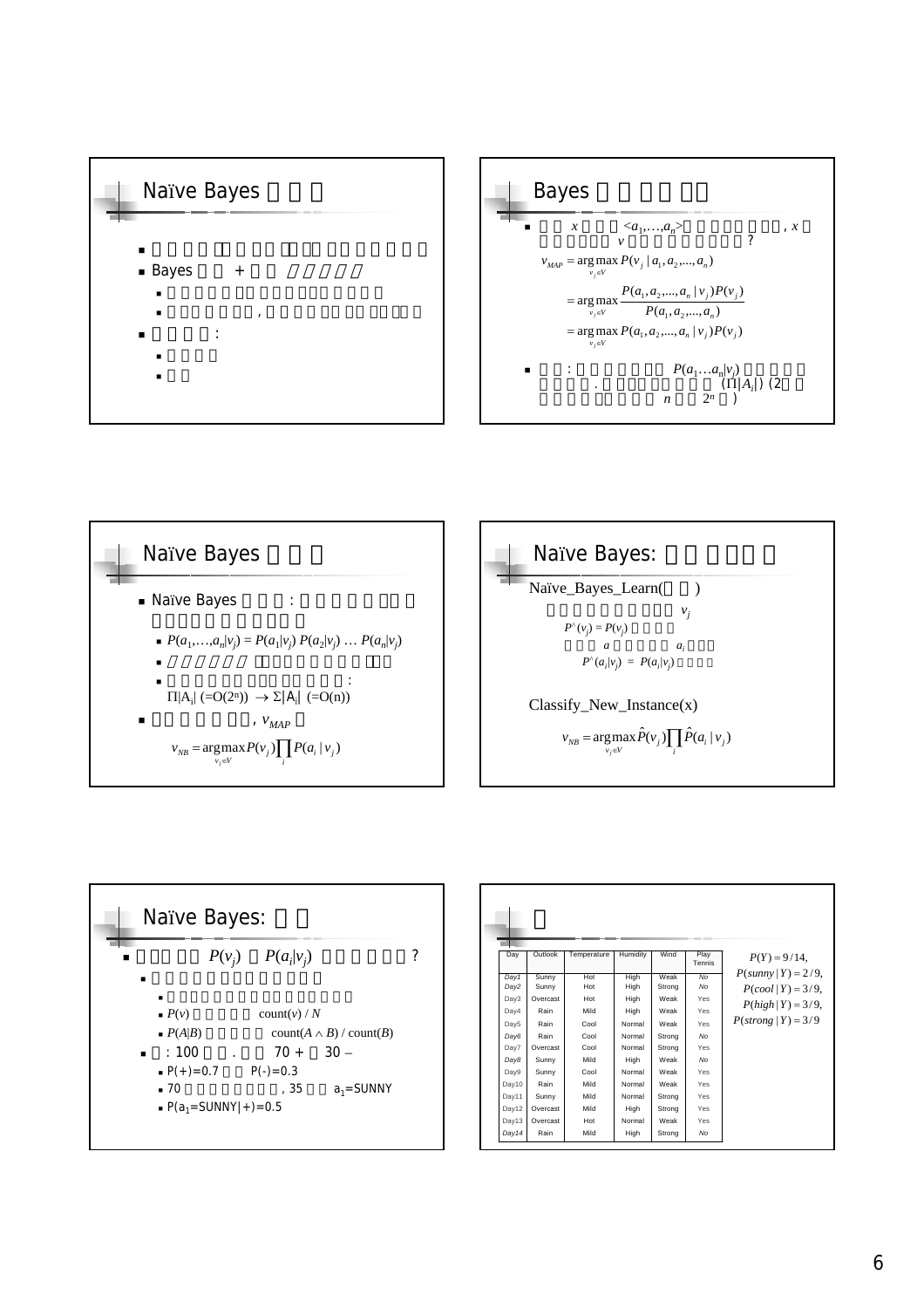## Naïve Bayes:

PlayTennis, <Outlk=sun, Temp=cool, Humid=high, Wind=strong> 計算したいのは:

$$
v_{NB} = \underset{v_j \in V}{\arg \max} \hat{P}(v_j) \prod_i \hat{P}(a_i | v_j)
$$

 $\hat{P}(Y) \hat{P}(\text{sun} | Y) \hat{P}(\text{cool} | Y) \hat{P}(\text{high} | Y) \hat{P}(\text{strong} | Y) = 0.005$  $\hat{P}(N)\hat{P}(sun|N)\hat{P}(cool|N)\hat{P}(high|N)\hat{P}(strong|N)=0.021$ 

 $\Rightarrow$   $v_{NB} = N$